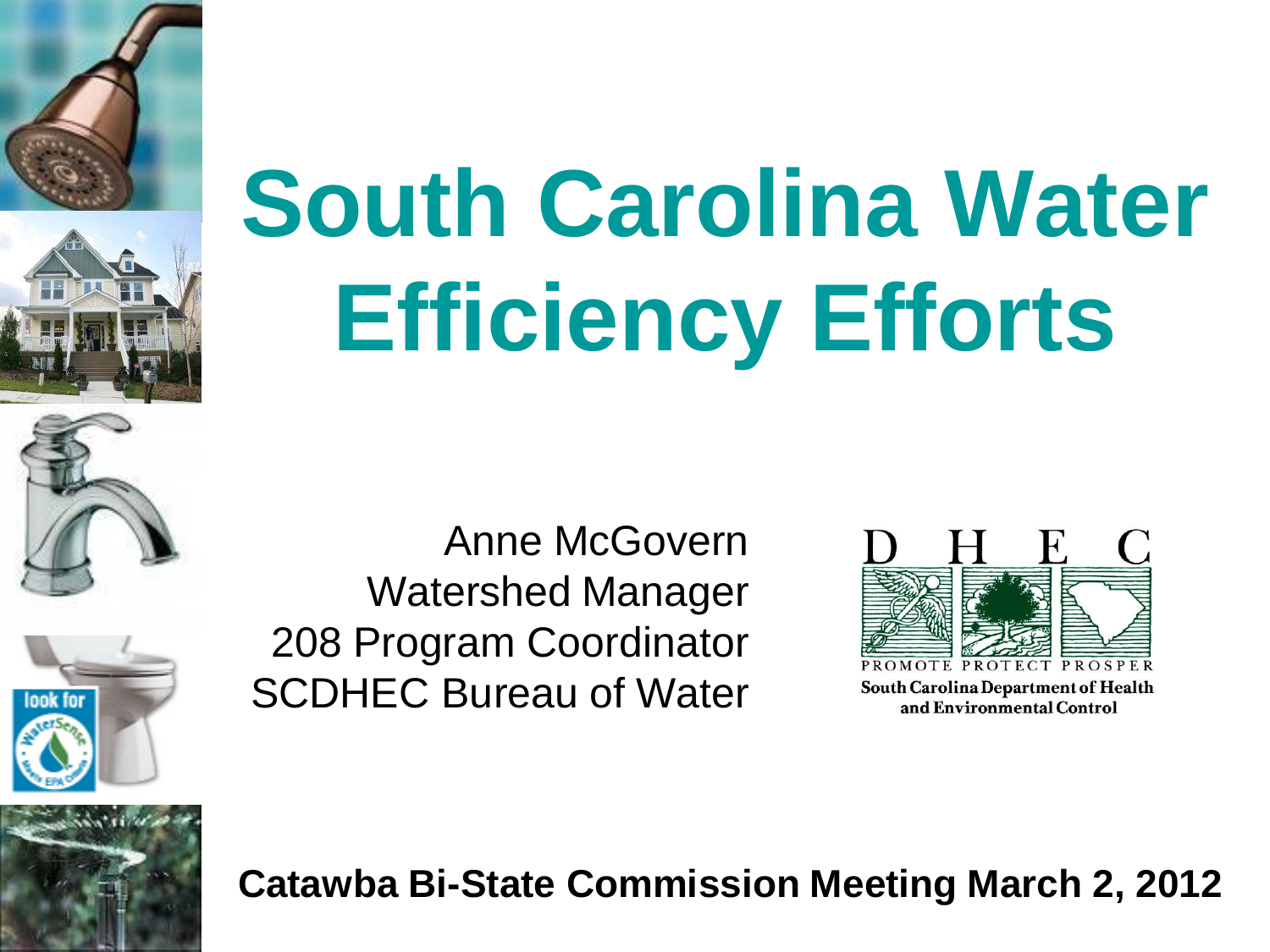







# **SC State Primary Drinking Water Regulation**

### **Leak Detection and Repair**

#### **R61-58.7(E)**

All community water systems shall initiate and carry out a program aimed at detecting leaks in the distribution system. At a minimum, a leak detection program shall include a comparison of water produced to water sold or used for other purposes. Any leaks found through this program or any leaks discovered through other means shall be repaired promptly.

Records shall be kept of the leaks detected and the repairs made.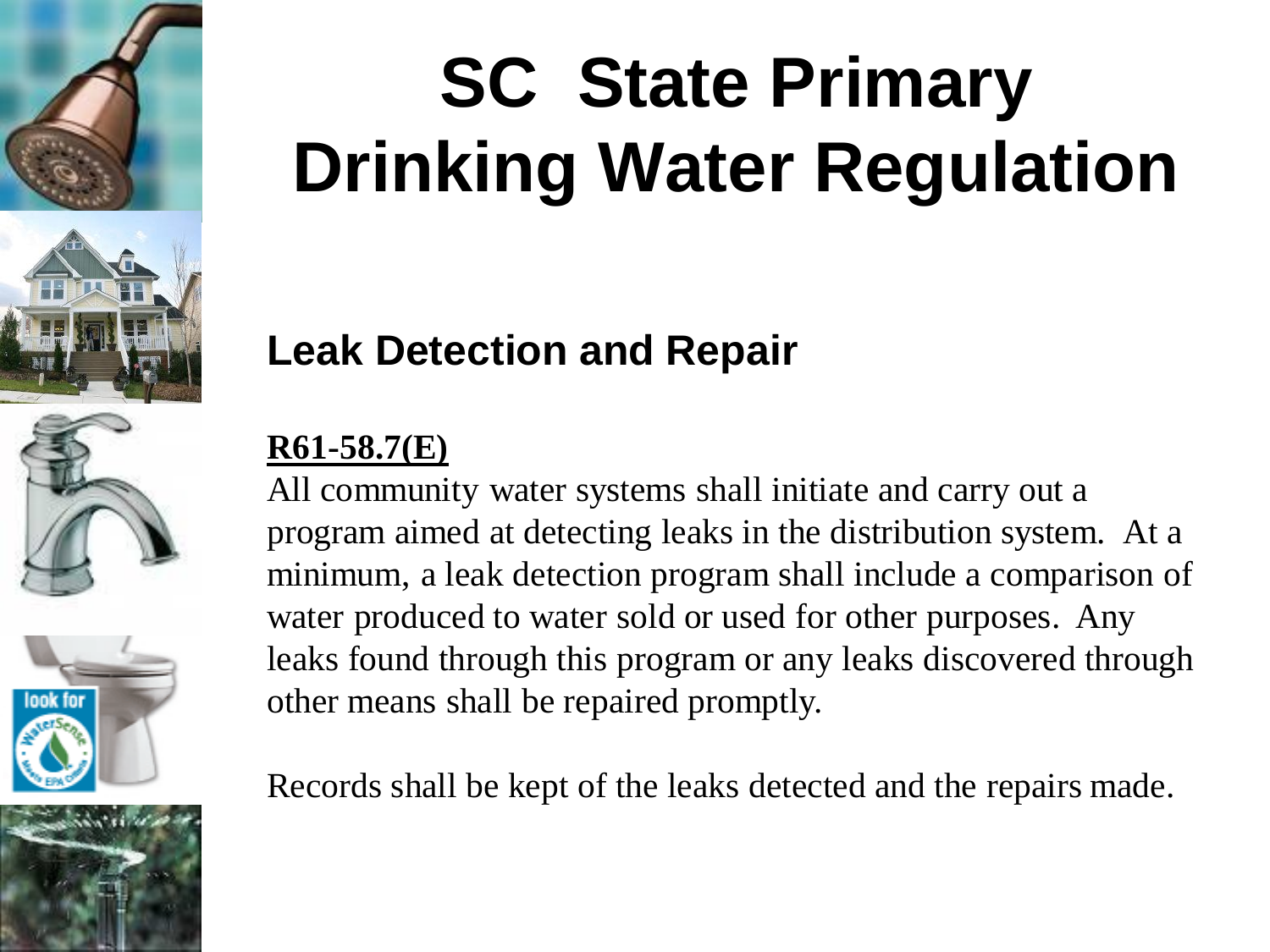



### South Carolina Energy Efficiency Act - 48-52-10

### **Article 12 – State Government Energy Efficiency and Renewable Energy Goals**

**SECTION 48-52-910.** Implementation of conservation measures by agencies; audit; reports.





(A) Each agency must consider reductions of its energy, water, and wastewater use, and must implement recommended conservation measures to the degree the agency determines that the measures are cost effective. An audit must be performed by internal or external auditors, or by an energy services company in the manner provided in Section 48-52-670. Audit results and recommendations must be included in the report to the State Energy Office.

(B) Each agency had to comply with this section by July 1, 2011.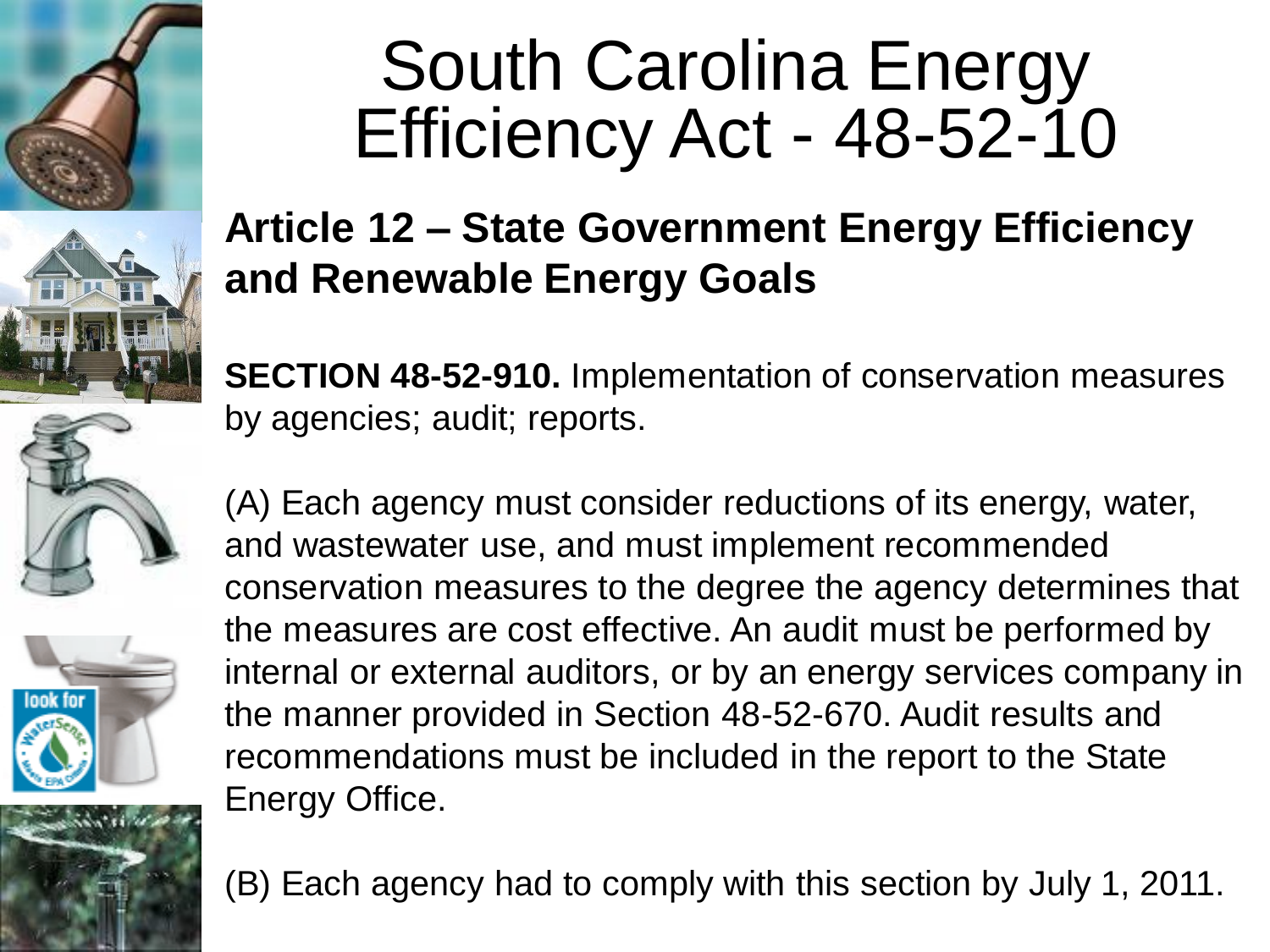











- Bathroom Sink Faucets
- Toilletts
- **Showerheads**
- **Flushing Urinals**
- **Landscape Irrigation Services**
- **New Homes**
- **Irrigation Control Technologies**

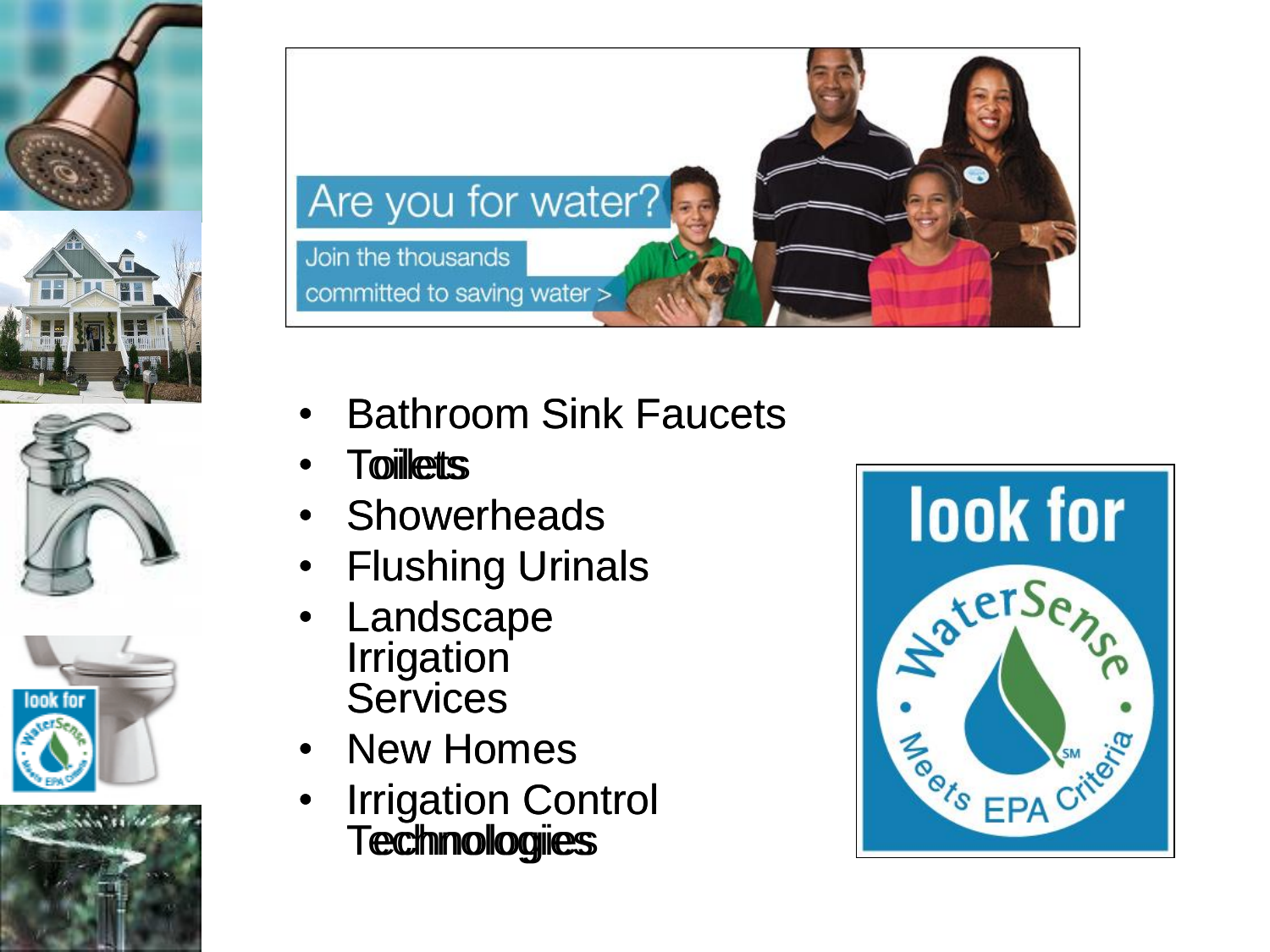### SC WaterSense Water Utility Partners

- Beaufort-Jasper Water & Sewer Authority
- Blue Ridge Rural Water Company
- Charleston Water System
- City of Rock Hill Utilities Department
- Grand Strand Water & Sewer Authority
- Greer Commission of Public Works
- Hilton Head Public Service District (PSD)
- Kiawah Island Utility, Inc.
- Mount Pleasant Water Works
- Orangeburg Department of Public Utilities
- Powdersville Water District
- SJWD Water District
- Spartanburg Water



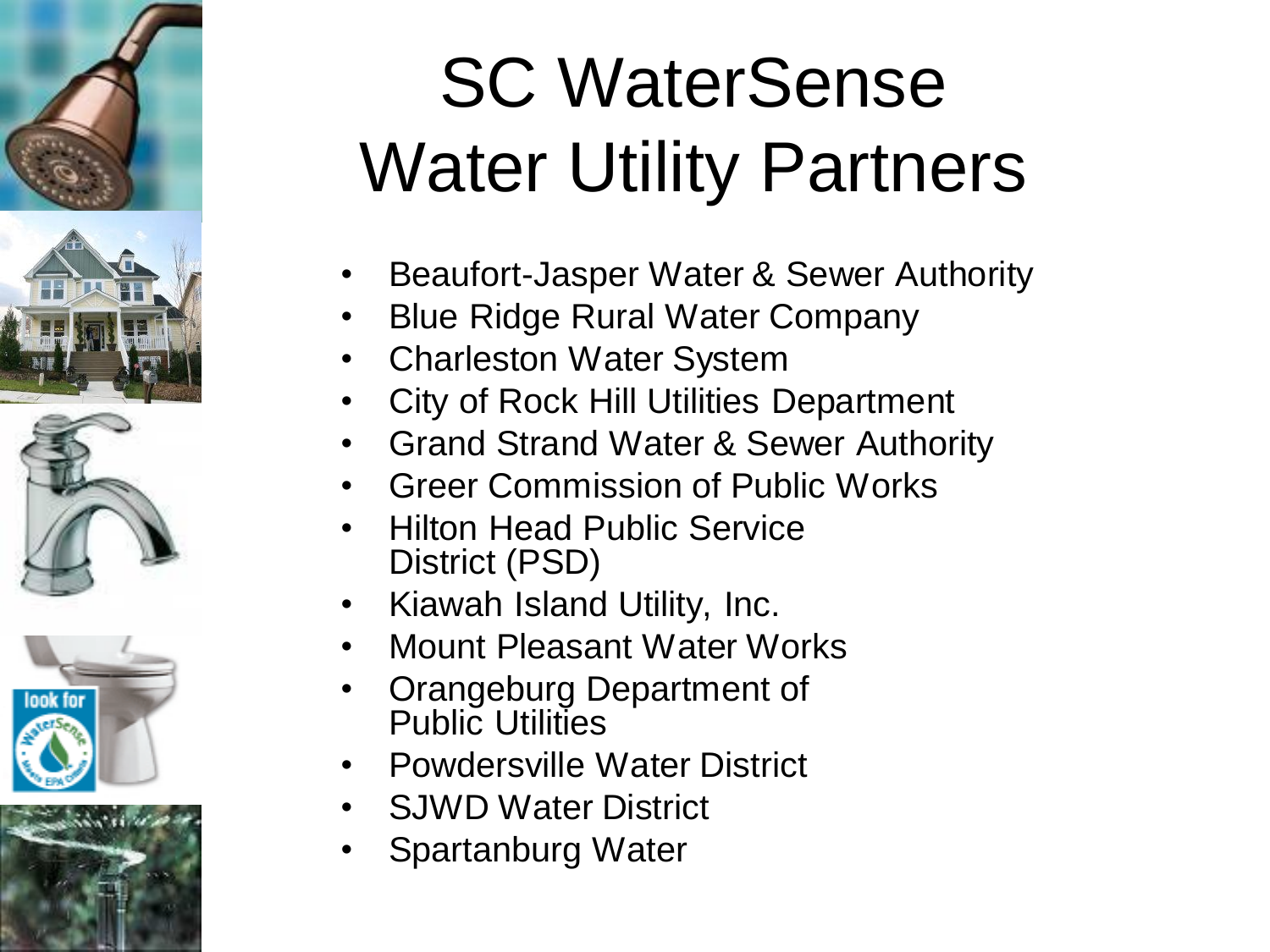









## SC WaterSense Focus Group Report

### To Learn Homeowner: • Behaviors concerning

• Attitudes about water efficiency

• Behaviors on water efficiency

• Attitudes concerning WaterSense products

- WS products
- Knowledge of home irrigation efficiency
- Behaviors related to home irrigation efficiency
- Use of smart irrigation technologies

**Report findings can be used to guide outreach program planning and activities.**

**[www.scdhec.gov/environment/water/docs/ws\\_report.pdf](http://www.scdhec.gov/environment/water/docs/ws_report.pdf)**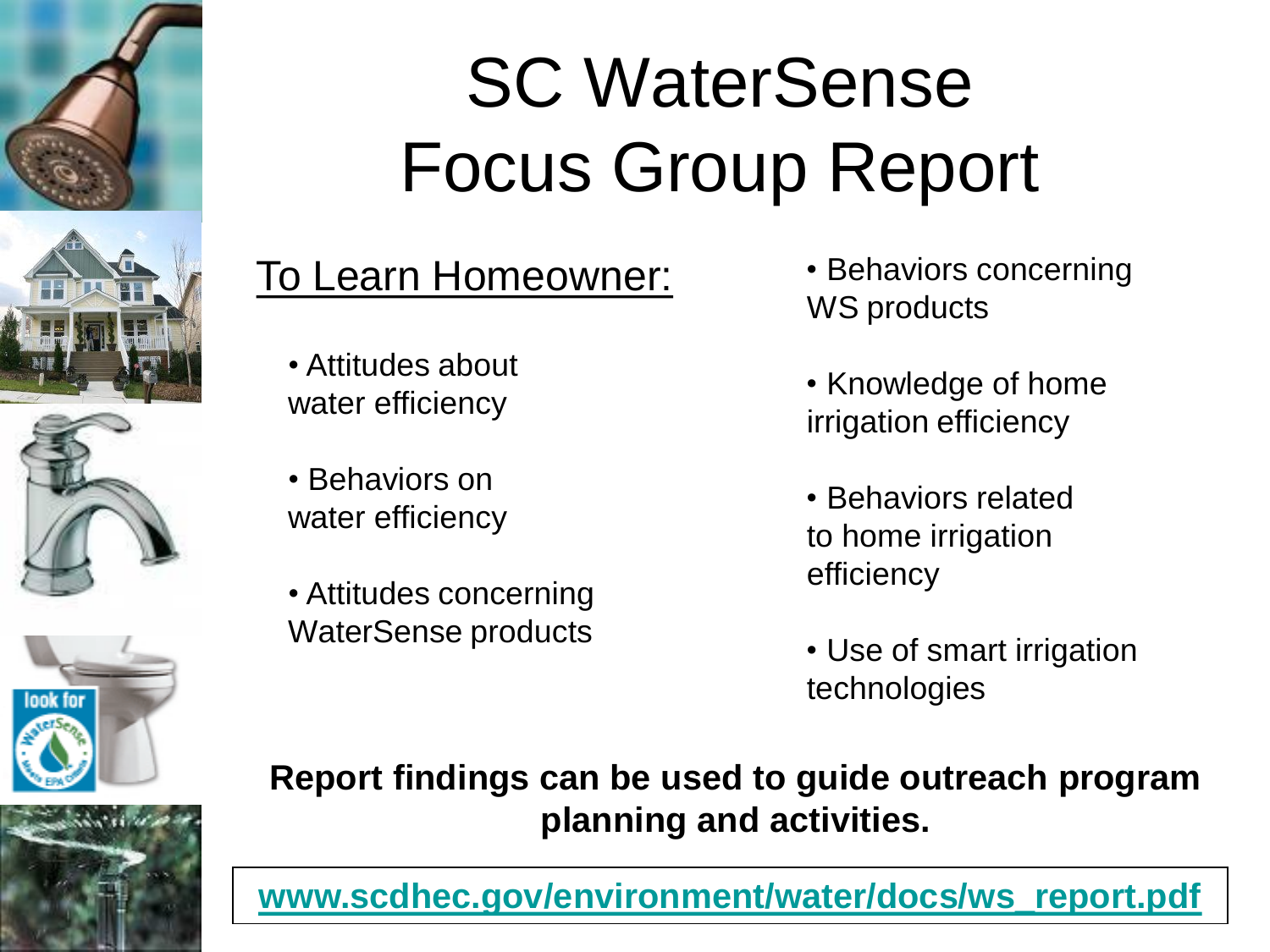









### SC State Revolving Fund

#### Green Project Reserve

At least 20% of capitalization grants should be used for projects that include:

- Green infrastructure
- *Water or energy efficiency improvements*
- Other environmentally innovative activities

### Examples

Water Reclamation system projects (Dorchester County Water and Sewer)

Water meter installation for small, acquired systems (Clarendon County)

Installation of "smart" meters (Calhoun Falls)